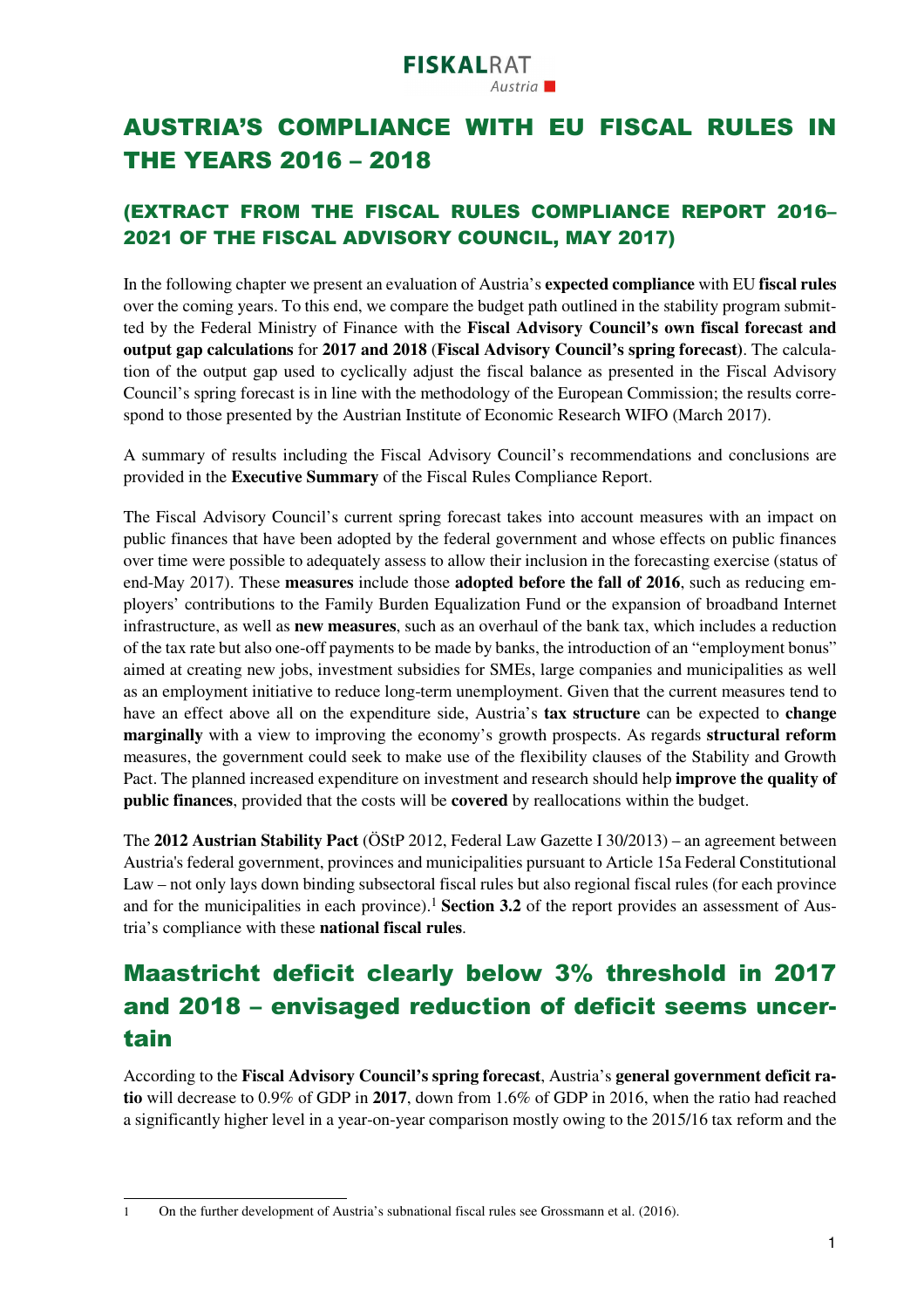

arrival of large numbers of refugees. This expected **decline of the deficit ratio in 2017** can be mainly attributed to the following factors:

- $\bullet$  the economic upswing in combination with low price growth (in particular in 2016);
- anticipatory effects resulting from one-off payments under the bank tax;
- the low interest rate level; and
- measures to cover the decrease of taxes of the 2015/16 tax reform.

Furthermore, the measures of the **federal government**'s 2017/18 **work program** will be extensively reflected in the budget only in 2018. As a result, the Fiscal Advisory Council expects the deficit ratio to climb to 1.0% of GDP in 2018, mirroring a notable year-on-year increase in deficit-enhancing measures since October 2016 (totaling EUR 1.7 billion in 2018 and EUR 0.8 billion in 2017), which will be offset only in part by robust growth and decreasing interest payments.

Both the **Fiscal Advisory Council** and the **federal government** (in its 2016–2021 stability program) forecast the deficit ratio to remain **markedly below the threshold** of 3% of GDP. This means that Austria will be **clearly compliant** with the (nominal) **deficit rule** over the entire forecast horizon, and **no excessive deficit procedure** is likely to be launched (table 1).

**In contrast to the Fiscal Advisory Council's spring forecast**, which expects the Maastricht deficit to come to 0.9% of GDP in 2017 and to 1.0% of GDP in 2018, the federal government's **stability program** update anticipates the ratio to gradually drop, first to 1.0% of GDP in 2017 and then to 0.8% of GDP in 2018. However, the federal government's **stability program** update does not take into account the effects of the 2017/18 government work program.

#### Table 1 Compliance with EU fiscal rules according to the Fiscal Advisory Council's 2017 spring forecast and the government's 2017 stability program

|                                                                  | EC         | <b>FISK-Estimation</b> |        |        | <b>MoF-Estimation</b> |              |        |
|------------------------------------------------------------------|------------|------------------------|--------|--------|-----------------------|--------------|--------|
| <b>General government</b>                                        | 2016       | 2016                   | 2017   | 2018   | 2016                  | 2017         | 2018   |
| Maastricht deficit of no more than 3% of GDP                     | ✓          | ✓                      |        | ✓      | ✓                     | ✓            |        |
| MTO (incl. eligible clauses) <sup>1)</sup>                       | 0          | 0                      | ✓      | ⊗      | ⊗                     | ✓            | ✓      |
| Structural adjustment of deficit ratio <sup>2)</sup>             | $^{\circ}$ | ⊗                      | ✓      | ⊗      | ⊗                     | ✓            | ⊗      |
| Government expenditure growth <sup>3)4)</sup>                    | ٠          | ✓                      | ⊗      | ⊗      | ✓                     | ⊗            | ⊗      |
| <b>Reduction of debt ratio</b>                                   | ✓          | ✓                      | ✓      | ✓      | ✓                     | $\checkmark$ | ✓      |
| Austrian general government fiscal indicators (% of GDP)         |            |                        |        |        |                       |              |        |
| Budget balance (Maastricht definition)                           | $-1,6$     | $-1,6$                 | $-0,9$ | $-1,0$ | $-1,6$                | $-1,0$       | $-0,8$ |
| Structural budget balance                                        | $-1,0$     | $-1,0$                 | $-0,7$ | $-0,9$ | $-1,0$                | $-0.9$       | $-0,8$ |
| Structural budget balance incl. eligible clauses                 | $-0,6$     | $-0,6$                 | $-0,3$ | $-0,6$ | $-0,6$                | $-0,5$       | $-0,5$ |
| Total expenditure (real, adjusted, net of one-offs, change in %) | $\bullet$  | 2,0                    | 1,5    | 2,2    | 2,0                   | 1,4          | 2,0    |
| Gross debt (year-end figures)                                    | 84,6       | 84,6                   | 80,3   | 78,3   | 84,6                  | 80,8         | 78,5   |

Note:  $\checkmark$  ... fiscal rule has been met,  $\otimes$  ... fiscal rule has not been met,  $\otimes$  ... fiscal rule has not been met and significant deviation  $^5$ 

1) Tolerated deviation (0.25 percentage points) and eligible deviations, e.g. due to costs related to refugees or terrorist threat. When member states are at their MTO no procedure will be triggered in case of non-compliance with structurel adjustment path or expenditure rule.

2) Reduction of structural deficits depending on macroeconomic conditions, debt-to-GDP ratio and remaining structural adjustment to achieve the MTO.

3) Medium-term rate of potential GDP growth including convergence margin, as long as MTO has not been achieved.

4) Threshold of significance is exceeded only tightly in 2018.

5) A deviation is deemed significant if the structural deficit deviates at least by 0.5% of GDP from the structural adjustment path or the MTO within one year or cumulated over two years; a deviation from the debt rule during the transition period is deemed significant if the structural adjustment deviates from the required minimum linear structural adjustment by more than 0.25% of GDP.

Source: MoF (Stability Program 2017), WIFO (Forecast, March 2017), EC (Spring Forecast, May 2017) and own calculations.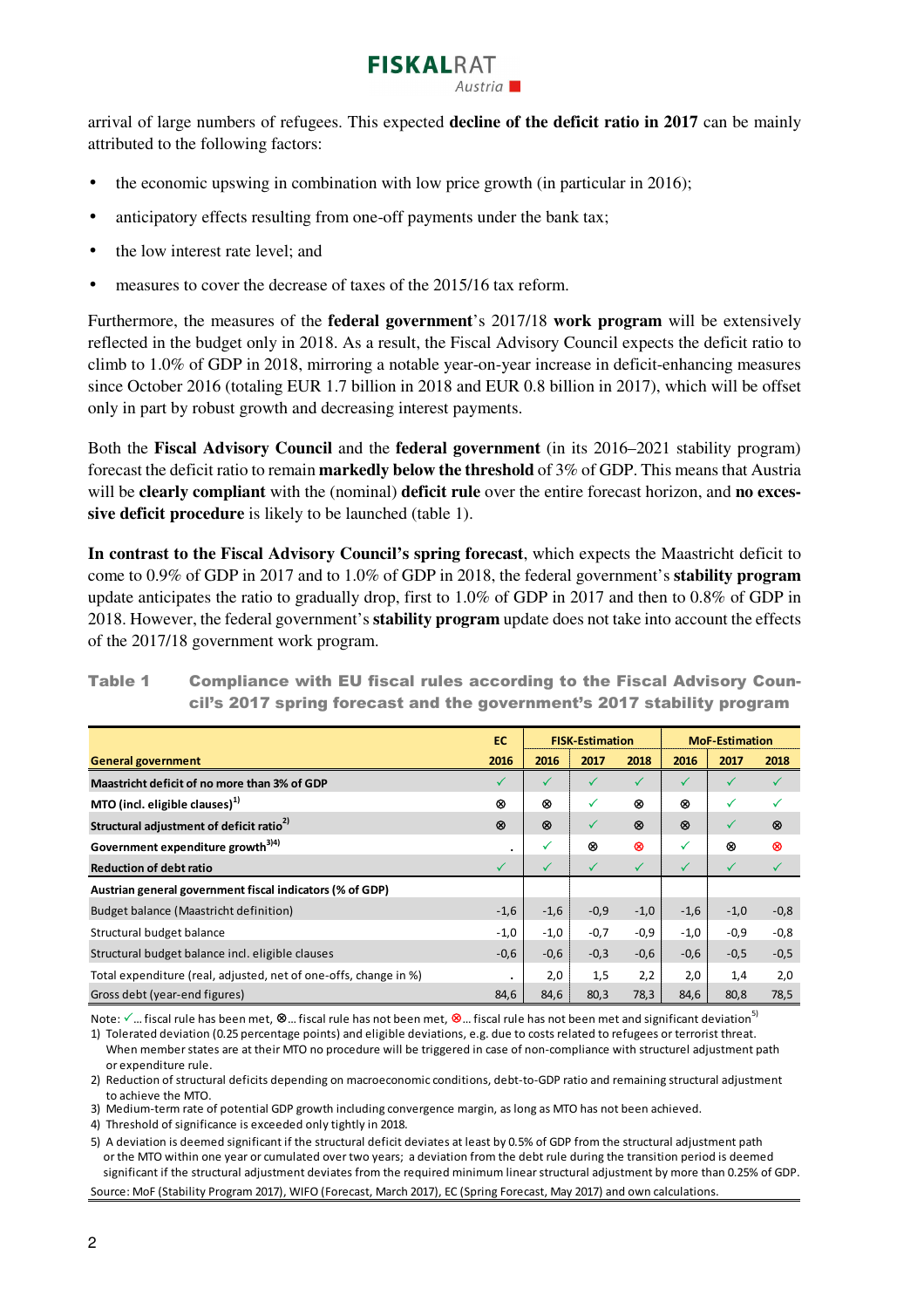### Austria expected to meet MTO in 2017 using flexibility clauses and not to comply in 2018

According to the **Fiscal Advisory Council's forecast**, the structural deficit will contract from 1.0% of GDP in 2016 to **0.7% of GDP in 2017**, but will increase again to reach **0.9% of GDP** in **2018**. If the **additional costs** caused by the arrival of refugees  $(2015, 2016)^2$  and those related to anti-terrorism measures (2016, 2017) are **recognized as additional burden**, as is permissible under the flexibility clauses, the structural deficit will amount to 0.3% and 0.6% of GDP in 2017 and 2018, respectively. This means that in **2017**, Austria will **overachieve its MTO**, which prescribes a structural deficit of no more than 0.5% of GDP, while **exceeding it somewhat in 2018**. In line with the European Commission's established approach, no margin of tolerance will be applied if a Member State invokes one of the flexibility clauses. Austria's noncompliance with its MTO in 2018 may represent a **significant deviation from the requirement under the expenditure rule** and trigger an **early warning by the European Commission**. The EU Council will decide in the **spring of 2019** whether a **significant deviation procedure** will be launched, basing its decision on the **overall assessment using actual data** carried out by the **European Commission**. 3

**No structural adjustments** are necessary for **2017** because the 0.3% of GDP requirement is derived from the gap between the 2016 **structural balance based on freezing** and the MTO (European Commission spring 2016 forecast for  $2017$ <sup>4</sup> and because the additional costs of 0.3% of GDP may be deducted once again. Consequently, the projected decline in the **2017 structural deficit is in line with the relevant requirement**. However, as the structural deficit is projected to increase (by 0.2 percentage points) in **2018** and the flexibility clauses will – in part – cease to be applicable, Austria will fail to meet its structural adjustment requirement in **2018**. The shortfall will remain **only slightly below the significance threshold** as defined by the EU given that the structural deficit is expected to contract by 0.3% of GDP (European Commission spring 2017 forecast for 2018).

Contrary to the government's stability program update, the **Fiscal Advisory Council's spring forecast** expects Austria to **miss its MTO and deviate from the required structural adjustment in 2018**. The differences in the values for the 2018 structural deficit provided by the Fiscal Advisory Council's spring forecast and the government's stability program update result exclusively from the Maastricht deficit; the underlying values for the output gap and one-off measures are identical in both documents.

### Austria compliant with expenditure rule only in 2016; government expenditure growth significantly above threshold in 2018

The annual growth of **real government expenditure (adjusted)**5, **net of one-off measures** (since 2017), which is the applicable value for measuring compliance with the expenditure rule, amounts to an annual average of 1.9% for the period from 2016 to 2018, according to the Fiscal Advisory Council's spring forecast, with growth rates ranging from 1.5% (2017) to 2.2% (2018). The deviations from the MTO as

<sup>2</sup> While the European Commission does not expect additional costs caused by the arrival of refugees to increase further (as a percentage of GDP) in 2017 with reference to the government's stability program, it is likely to recognize additional costs for 2017 in line with its current interpretation of the SGP. The Fiscal Advisory Council expects that the costs will increase slightly – by EUR 0.2 billion or 0.1% of GDP year on year – only in 2018.

<sup>3</sup> At this time, it will be known whether eligible additional costs in connection with the arrival of refugees will have been incurred in 2017.

<sup>4</sup> The required adjustment value that was closer to the MTO must be applied (the actual 2016 deficit deviated from the MTO more strongly than the forecasts).

<sup>5</sup> Aggregate expenditure does not include interest payments or cyclical spending on unemployment benefits; discretionary revenues are taken into account.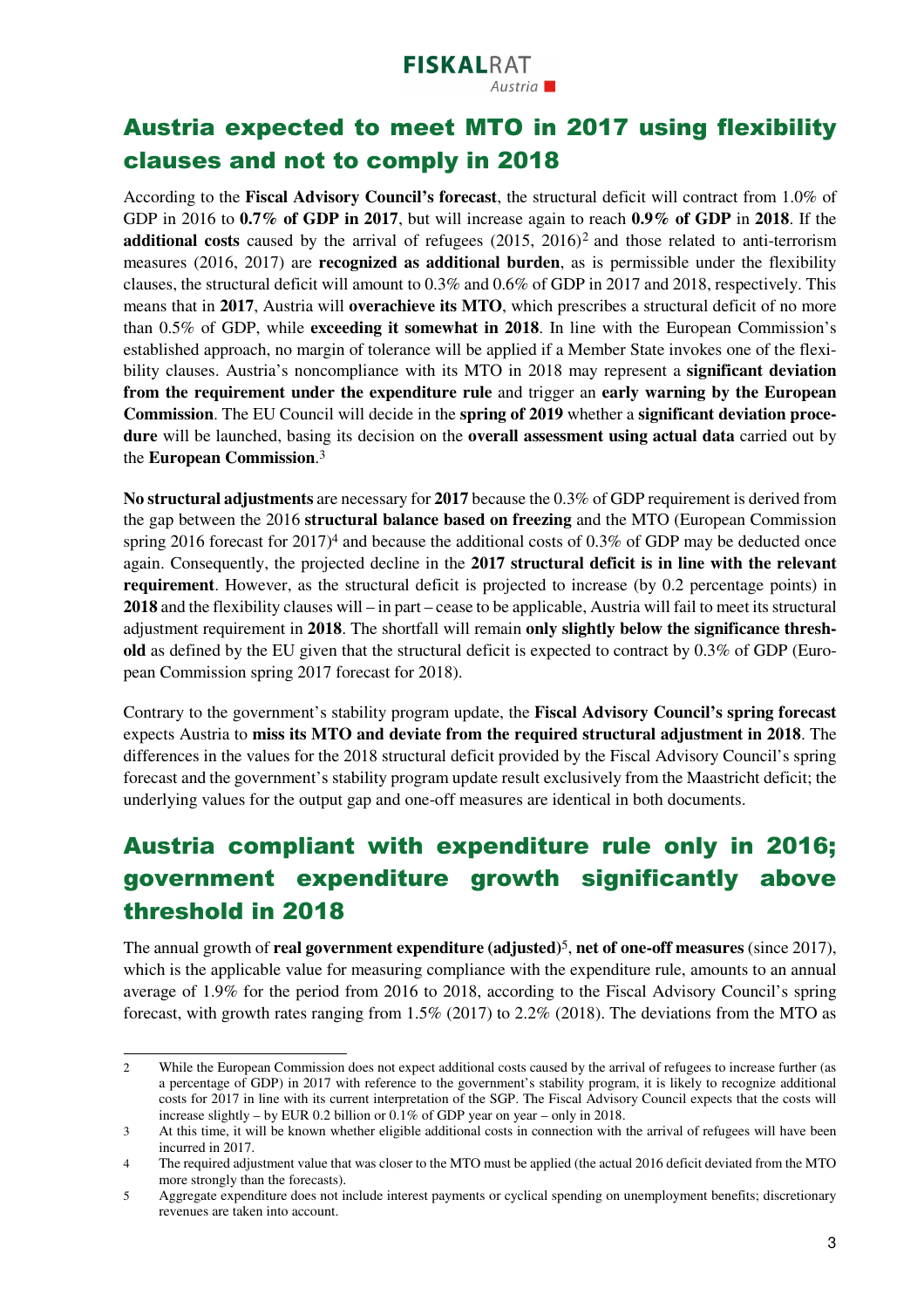# **FISKALRAT**

forecast by the European Commission – even if they are only slight – will give rise to stricter requirements under the expenditure rule (reduction of allowed expenditure growth), which Austria is not expected to be able to meet in 2017 and 2018, according to the Fiscal Advisory Council's spring forecast.6 This will be due not only to increased expenditure but also to a decline in discretionary government revenues, which affect aggregate real expenditure.

Taking into account applicable add-ons to or deductions from the reference rate for net annual growth of public expenditure, the following **expenditure benchmarks** apply in Austria:<sup>7</sup>

- +2.9% in 2016 (taking into account a 1.8 percentage point add-on derived from the clear overachievement of the MTO in 2015);
- +1.1% in 2017 (without add-ons or deductions because the deviation from the 2016 MTO is within the leeway provided by the flexibility clauses, which implies that there is no need for structural adjustments);
- +0.7% in 2018 (taking into account a 0.5 percentage point deduction derived from the structural adjustment requirement in the amount of 0.3 percentage points projected by the European Commission).

#### As to **adjusted real expenditure, the Fiscal Advisory Council's spring forecast** sees the following **growth rates**:

- **2.0% in 2016**, which was a considerable increase attributable in particular to the large number of refugee arrivals,8 but still **clearly below the reference rate**.
- **1.5% in 2017**, i.e. a value above the reference rate of 1.1%, which implies a **breach of the expenditure rule (1-year assessment)**. However, the growth rate will **not** amount to a **significant** deviation from the reference rate according to the EU definition.
- **2.2%** in **2018**, which means that the growth rate will deviate **significantly** from the reference rate of 0.7% according to the EU definition. In 2018, Austria will thus fail to comply with the expenditure rule both in the **1-year and the 2-year assessment**. The surge in expenditure is attributable, on the one hand, to the discretionary expansion of spending following stepped-up efforts to raise employment and investment and, on the other hand, to the discretionary drop in revenues (caused by, e.g., the reduction of the bank tax), which due to netting also adds to the increase in expenditure. <sup>9</sup>

**According to the Fiscal Advisory Council's spring forecast,** the intended budgetary path is set to **deviate from EU requirements under the preventive arm of the SGP** in **2018**, unless government **measures to contain spending growth** were to be taken in 2018. It is possible that the European Commission addresses an **early warning** (**"significant deviation procedure"**) to Austria in the **spring of 2019** given that the Fiscal Advisory Council's forecast sees "significant" noncompliance with the expenditure rule for 2019 and, additionally, a deviation from the structural adjustment path that is just below the significance threshold.

The **federal government's stability program** update, by comparison, projects a real expenditure growth rate for 2018 that will significantly exceed the significance threshold only in the 2-year assessment. With regard to the structural adjustment requirement, the federal government – like the Fiscal Advisory Council – expects a deviation that is not significant according to the EU definition.

<sup>6</sup> As long as a Member State does not comply with its MTO, its spending is constrained by expenditure benchmarks ensuring the required adjustment of the structural budget balance toward the MTO.

<sup>7</sup> For details on how the expenditure benchmarks are set, see section 6.3.

<sup>8</sup> In addition, the discretionary shortfall in revenues owing to the 2015/16 tax reform increases aggregate expenditure under the expenditure rule.

<sup>9</sup> The notable decline in interest payments does not have an expenditure-decreasing effect as this category of spending is not included in the calculation of aggregate expenditure.